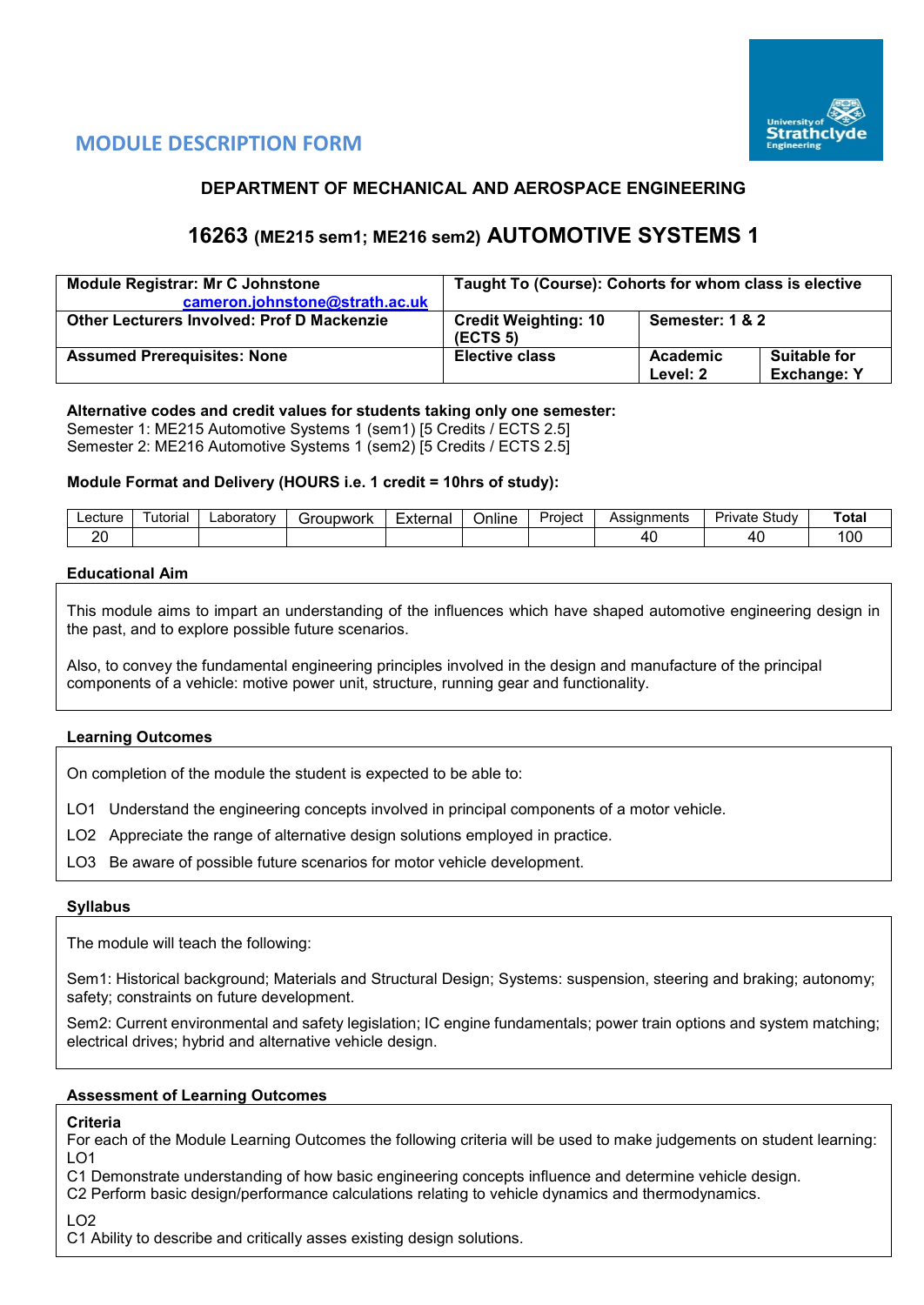The standards set for each criterion per Module Learning Outcome to achieve a pass grade are indicated on the assessment sheet for all assessment.

# **Principles of Assessment and Feedback**

*(within Assessment and Feedback Policy at: <https://www.strath.ac.uk/professionalservices/staff/policies/academic/> )*

Please state briefly how these are incorporated in this module.

Students will receive individual coursework feedback 3 weeks after the submission date. The subsequent lecture will review the assignment topics. Feedback identifying positive and negative aspects of overall class response (with respect to the criteria above) will be given in class. Following this, individual students requiring further feedback may arrange a personal meeting with the lecturer.

# **Assessment Method(s) Including Percentage Breakdown and Duration of Exams** *(individual weightings)*

|                 |           | <b>Examination</b> |           |                            | Coursework |        | <b>Practical</b> | <b>Project</b> |           |  |
|-----------------|-----------|--------------------|-----------|----------------------------|------------|--------|------------------|----------------|-----------|--|
| Number          | Month(s)  | Duration           | Weighting | <b>Weighting</b><br>Number |            | Number | Weighting        | Number         | Weighting |  |
| 2 online        | sem1      | 45 mins            | 10%       | (s1)                       | 40%        |        |                  |                |           |  |
| quiz            | (Oct/Nov) | each               |           | (s2)                       | 50%        |        |                  |                |           |  |
| * LO1; LO2; LO3 |           |                    |           | LO2; LO3<br>$\cap$ 1.1.    |            |        |                  |                |           |  |

*\* L/Os: Indicate which Learning Outcomes (L01, L02, etc) are to be assessed by exam/coursework/practical/project as required.*

#### **PLEASE NOTE:**

**ME215** (sem1 5 credit module): marks (totalling 50%) will be scaled to 100% **ME216** (sem2 5 credit module): marks (totalling 50%) will be scaled to 100%

#### **Coursework / Submission deadlines (***academic weeks***):**

Semester 1 week 10 and semester 2 week 10.

#### **Resit Assessment Procedures:**

Submission of alternate <sup>^^</sup>coursework prior to commencement of the August exam diet.

**^^Students must contact the module Registrar for details as soon as results confirm that a resit is required.**

# **PLEASE NOTE:**

**Students must gain a summative mark of 40% to pass the module. Students who fail the module at the first attempt will be re-assessed prior to the August diet. This re-assessment will consist entirely of a coursework. No marks from any previous attempts will be transferred to a new resit attempt.**

# **Recommended Reading**

No set texts used or recommended for the class. Relevant course material will be provided during lectures or on Myplace through the Reading List.

# **Additional Student Feedback**

*(Please specify details of when additional feedback will be provided)*

| Date | <b>Ime</b> | No.<br>'oom                   |
|------|------------|-------------------------------|
|      |            | Myplace for details<br>Check, |

Session: 2021/22

# **Approved:**

| Course Director Signature: Dr E Henderson (SG) |  |
|------------------------------------------------|--|
| Date of Last Modifications: September 3, 2021  |  |